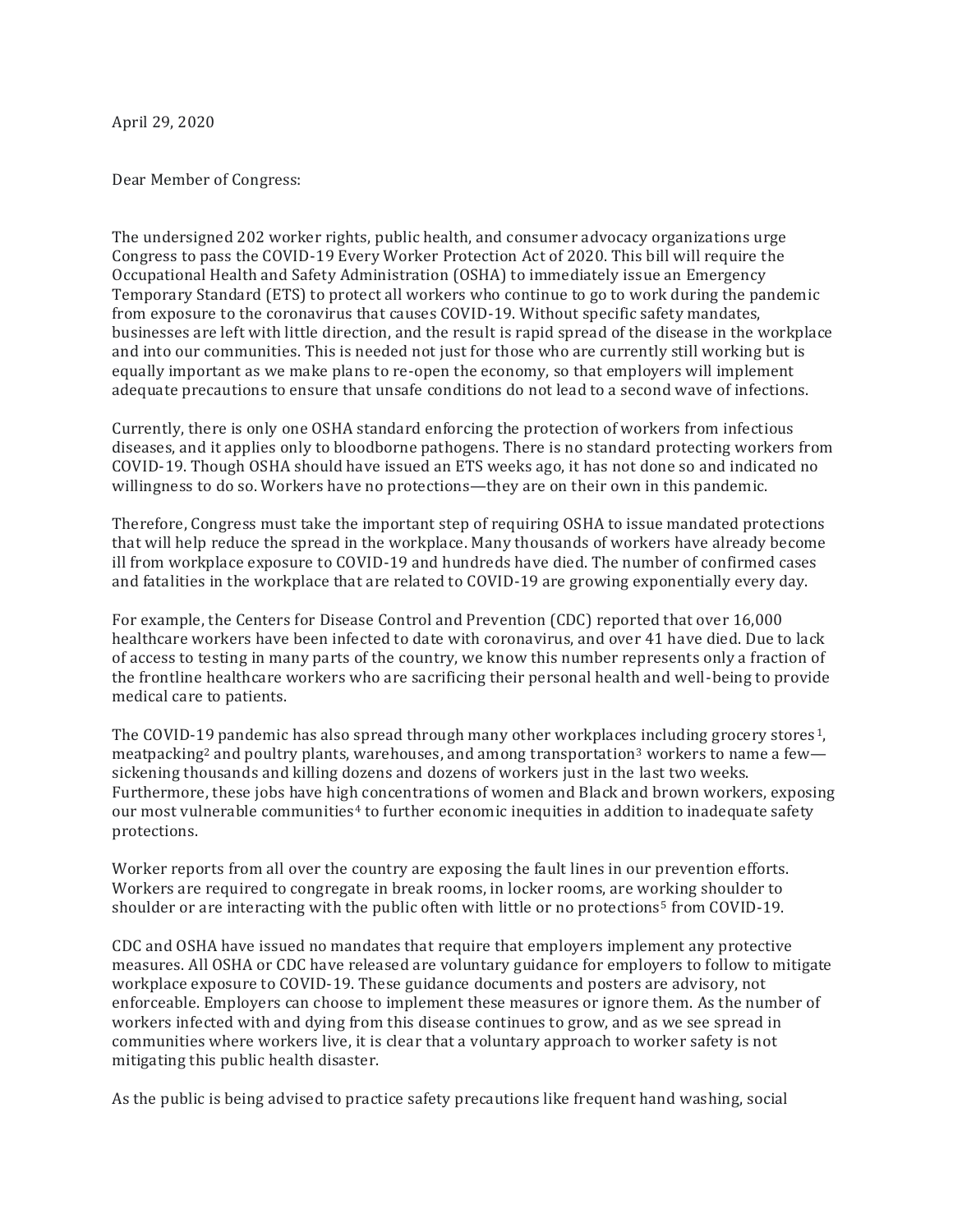distancing, sanitizing hands, and wearing masks, the federal government must ensure that all workers have the same health and safety precautions in place and provided by their employers.

Worker health is public health. We urge you to pass the COVID-19 Every Worker Protection Act to protect our brave and valuable workers, which will mitigate the spread of COVID-19 and protect our communities and the public.

Sincerely,

A Better Balance Advocating Opportunity AFSCME Air Line Pilots Association International Alaska Community Action on Toxics Alianza Nacional de Campesinas Allied Progress American Association for Justice AMERICAN FEDERATION OF TEACHERS, AFL-CIO American Muslim Health Professionals American Public Health Association American Public Health Association/APHN Americans for Democratic Action (ADA) Animal Legal Defense Fund APHA Public Health Nursing Section Arizona Center for Economic Progress Asian Pacific American Labor Alliance, AFL-CIO Association of Flight Attendants - CWA Association of Occupational and Environmental Clinics Autistic Women & Nonbinary Network BCTGM International Union Bet Tzedek Legal Services BlueGreen Alliance Border Workers United Bucks County Central Labor Council Cathaleen Dennis RN and consumer Center for Disability Rights Center for Law and Social Policy (CLASP) Center for Progressive Reform Center for Public Policy Priorities Center for Science in the Public Interest Center for Worker Justice of Eastern Iowa Central Iowa Center for Independent Living Centro de los Derechos del Migrante, Inc. Centro Legal de la Raza Chicago Jobs Council Chicago's Legal Aid Society Child Welfare League of America Coalition of Labor Union Women Coalition on Human Needs

Colorado Fiscal Institute Communications Workers of America (CWA) Consumer Federation of America CRLA CUNY Graduate School of Public Health and Health Policy Disability Rights Education & Defense Fund (DREDF) Disciples Center for Public Witness Disciples Refugee & Immigration Ministries Economic Policy Institute Environmental Health Strategy Center Environmental Working Group Equal Justice Center Equal Rights Advocates Equality North Carolina Fair Work Center Family Values @ Work Farmworker Association of Florida Farmworker Justice Food & Water Action Food Chain Workers Alliance Food Policy Action Freedom Network USA Futures Without Violence Good Jobs First Government Accountability Project Hawaii Appleseed Center for Law and Economic **Iustice** HPAE Human Impact Partners Human Rights Watch Indiana Institute for Working Families Institute for Agriculture and Trade Policy Interfaith Worker Justice of East Tennessee International Chemical Workers Union Council (ICWUC) International Union, UAW Iowa Federation of Labor, AFL-CIO IUE-CWA Jobs to Move America Jobs with Justice of East Tennessee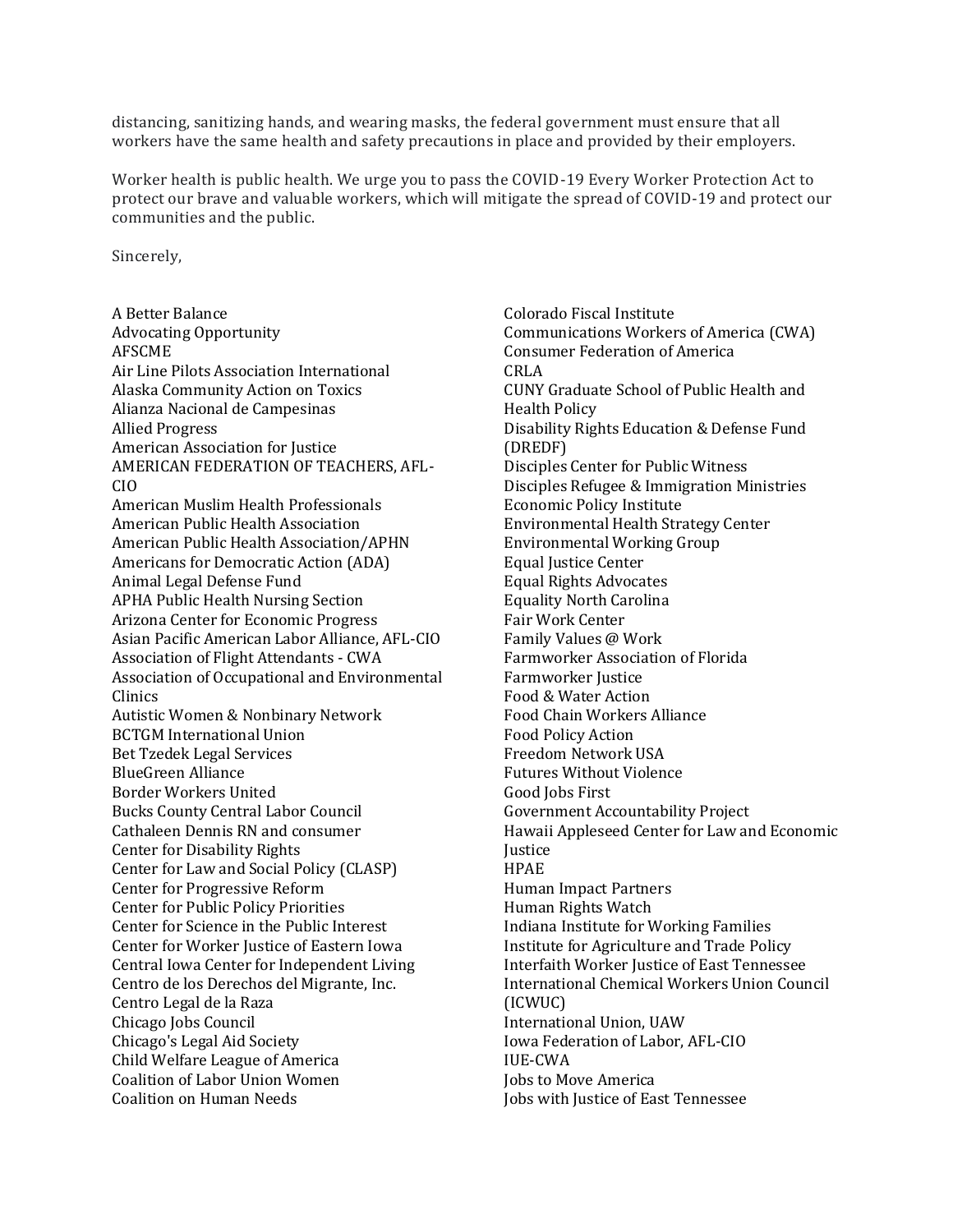Justice At Last, Inc. Justice at Work (Pennsylvania) Justice for Migrant Women Justice in Motion Kalmanovitz Initiative for Labor & the Working Poor of Georgetown University Kentucky Center for Economic Policy Kentucky Equal Justice Center Kids Forward Knox Area Workers' Memorial Day Committee La Union del Pueblo Entero (LUPE) Labor Occupational Health Program Laborers' Health & Safety Fund of North America Lambda Legal LatinoJustice PRLDEF Laundry, Dist. & Food Service Joint Bd. Workers United League of Conservation Voters (LCV) Legal Aid at Work Legal Aid Justice Center Legal Voice Local 881 United Food and Commercial Workers (UFCW) Long Beach Alliance for Clean Energy MANA, A National Latina Organization Massachusetts Coalition for Occupational Safety & Health (MassCOSH) Memphis Center for Independent Living Michigan League for Public Policy Migrant Clinicians Network Mississippi Workers, Äô Center for Human Rights MomsRising Montefiore Medical Center Mujeres divinas Muslim Public Affairs Council (MPAC) NAACP National Advocacy Center of the Sisters of the Good Shepherd National Association of Social Workers National Center for Law and Economic Justice National Center for Transgender Equality National Council for Occupational Safety & Health National Council of Jewish Women National Education Association National Employment Law Project National Employment Lawyers Association National Immigration Law Center National Organization for Women National Partnership for Women & Families

National Wildlife Federation National Women's Law Center Natural Resources Defense Council Nebraska Appleseed NELP Action Fund NETWORK Lobby for Catholic Social Justice New Jersey Policy Perspective New Mexico Center on Law and Poverty New Solutions: A Journal of Environmental and Occupational Health Policy New York Committee for Occupational Safety and Health NJ State Industrial Union Council NJSNA Nontoxic Certified / MADE SAFE North Carolina Justice Center Northwest Workers' Justice Project NYCOSH OCA - Asian Pacific American Advocates Oxfam America PathWays PA People's Parity Project PhilaPOSH Philaposh PODER Pride at Work Public Advocacy for Kids (PAK) Public Citizen Public Health Nursing Section, American Public Health Association Public Justice Public Justice Center Restaurant Opportunities Center United RESULTS DC Retail, Wholesale and Department Store Union (RWDSU) RICOSH SafeWork Washington Santa Clara County Wage Theft Coalition Sciencecorps SEIU HCPA Shore Nurses Union/NYSNA Shriver Center on Poverty Law Sierra Club Sisters of Mercy of the Americas Justice Team SPLC Action Fund Steel Valley Authority (SVA) Temp Worker Justice Tennessee Immigrant and Refugee Rights Coalition The Forum for Youth Investment